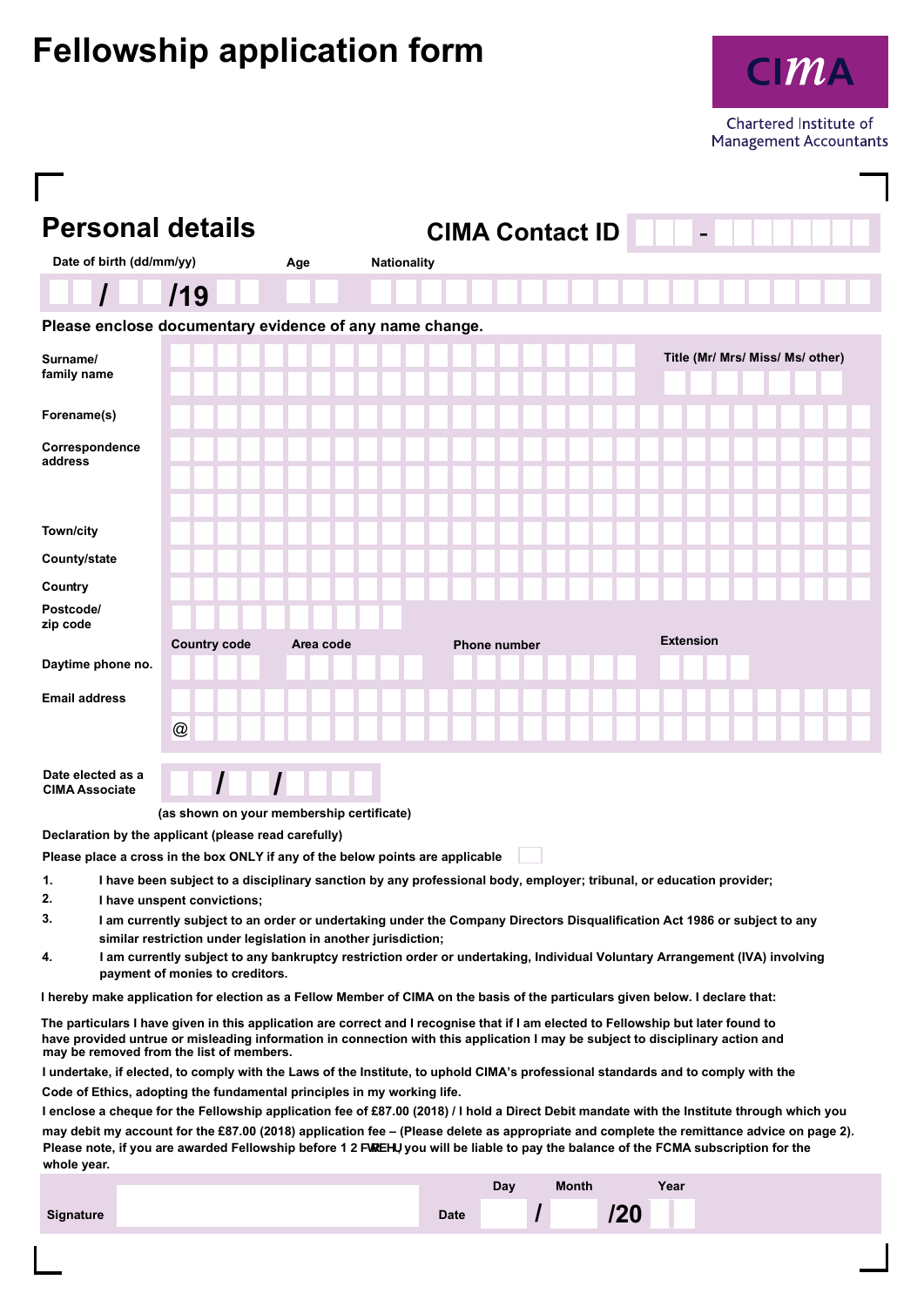## **Current employment details**

| Job title                                                        |   |  |                     |           |              |  |                  |
|------------------------------------------------------------------|---|--|---------------------|-----------|--------------|--|------------------|
| Company<br>name                                                  |   |  |                     |           |              |  |                  |
| <b>Department</b>                                                |   |  |                     |           |              |  |                  |
| <b>Nature of business</b>                                        |   |  |                     |           |              |  |                  |
| <b>Address</b>                                                   |   |  |                     |           |              |  |                  |
|                                                                  |   |  |                     |           |              |  |                  |
| Town/city                                                        |   |  |                     |           |              |  |                  |
| County/state                                                     |   |  |                     |           |              |  |                  |
| Country                                                          |   |  |                     |           |              |  |                  |
| Postcode/<br>zip code                                            |   |  |                     |           |              |  |                  |
|                                                                  |   |  | <b>Country code</b> | Area code | Phone number |  | <b>Extension</b> |
| Switchboard                                                      |   |  |                     |           |              |  |                  |
| <b>Company fax</b>                                               |   |  |                     |           |              |  |                  |
| <b>Email address</b>                                             |   |  |                     |           |              |  |                  |
|                                                                  | @ |  |                     |           |              |  |                  |
| Membership of other professional<br>bodies (with dates obtained) |   |  |                     |           |              |  |                  |

**Remittance advice**

n.

**CIMA** 

Chartered Institute of **Management Accountants** 

| <b>Name</b>                             |                     |                        |                                                                      |  |
|-----------------------------------------|---------------------|------------------------|----------------------------------------------------------------------|--|
| Tick one only<br>$\Box$ Sterling cheque |                     | <b>CIMA Contact ID</b> |                                                                      |  |
|                                         | Sterling bank draft |                        | Amount due $\mathbf{\pounds}$                                        |  |
| $\Box$ UK postal order                  |                     |                        | Voluntary donation to the Benevolent Fund. $\boldsymbol{\mathsf{f}}$ |  |
|                                         |                     |                        | Amount enclosed $\, {\bf E} \,$                                      |  |
| $\cdots$                                |                     |                        |                                                                      |  |

**Warning: if you do not enclose this Remittance Advice with payment, there will be a delay in updating your record.**

 $\cdots$